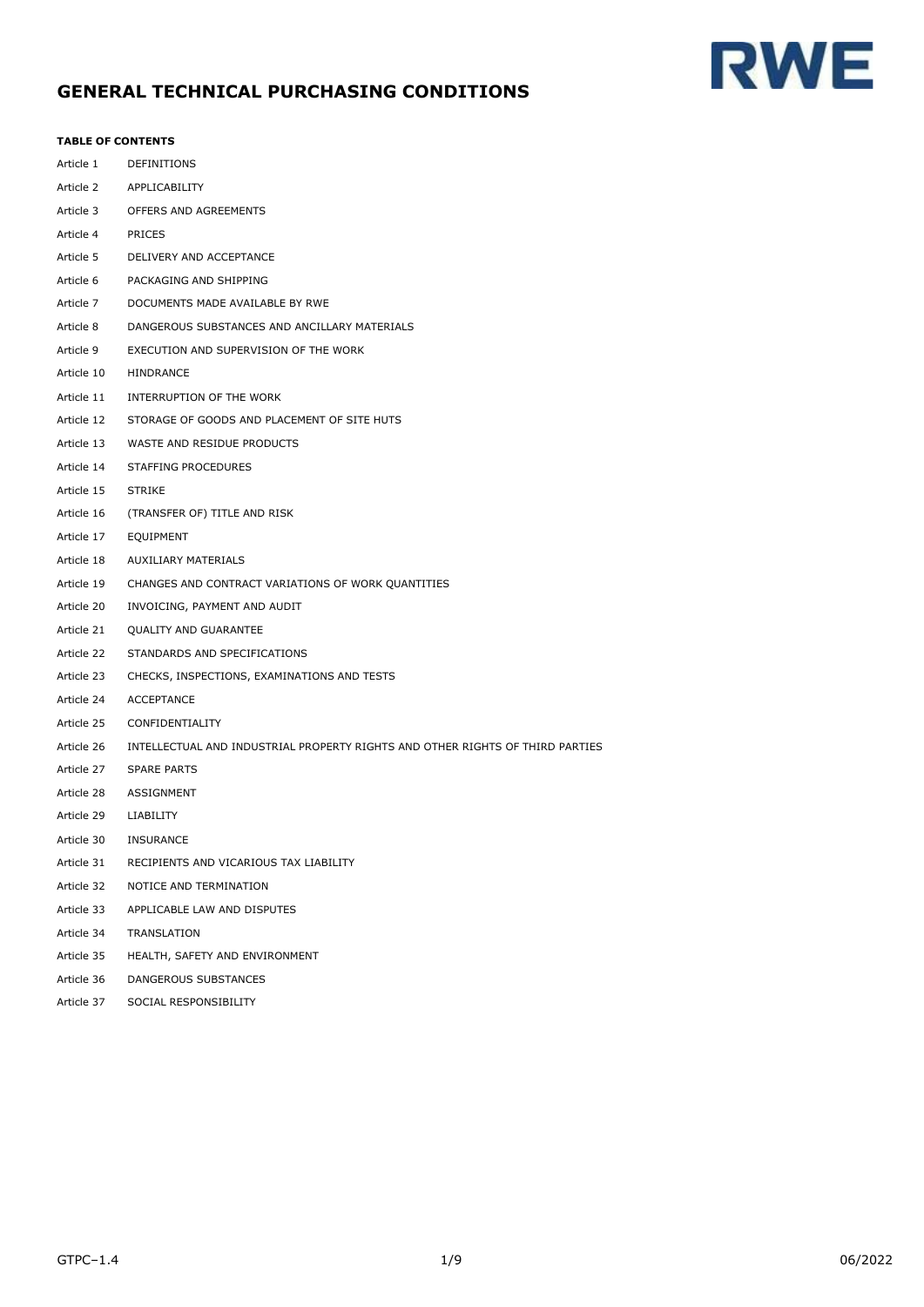



## **ARTICLE 1 DEFINITIONS**

| <b>RWF</b>       | any legal person belonging to or connected to the<br>group of RWE companies, having its registered<br>office in the Netherlands and concluding the<br>agreement.                                                                                                |
|------------------|-----------------------------------------------------------------------------------------------------------------------------------------------------------------------------------------------------------------------------------------------------------------|
| Supplier         | the seller, supplier, contractor or customer with<br>whom RWE concludes an Agreement.                                                                                                                                                                           |
| Work or Services | all the work other than on the basis of an<br>employment contract, performed on the basis of<br>an order from RWE and whether or not connected<br>with the delivery of goods.                                                                                   |
| Agreement        | any legal relationship to which these purchase<br>conditions may apply pursuant to Article 2.                                                                                                                                                                   |
| Supply           | the entirety of the performances by the Supplier in<br>accordance with the Agreement.                                                                                                                                                                           |
| Delivery         | the delivery of the performance in accordance with<br>the Agreement at the agreed place(s) of delivery<br>to RWE, in so far as the performance by the<br>Supplier exclusively comprises the delivery of<br>goods with any accompanying documents.               |
| Completion       | the delivery of the performance in accordance with<br>the Agreement to RWE as evidenced from a written<br>acceptance by RWE, in so far as the performance<br>comprises the delivery of Work or Services,<br>whether or not together with the delivery of goods. |

# **ARTICLE 2 APPLICABILITY**

- 2.1 These purchase conditions shall apply to all the enquiries, offers and Agreements in respect of which RWE acts as the enquiring/purchasing party.
- 2.2 Variations to these conditions may only take place if expressly agreed on in writing.

#### **ARTICLE 3 OFFERS AND AGREEMENTS**

- 3.1 An enquiry from RWE shall be followed by an offer from the Supplier, which shall be valid for a period of at least 90 days after receipt by RWE.
- 3.2 If a written order in accordance with the offer follows an offer from the Supplier, the Agreement shall be concluded at the moment RWE sends that order to the Supplier.
- 3.3 In the event of the execution of framework agreements, an Agreement shall be concluded each time at the moment that RWE sends a (partial) order within the scope of the framework agreement.
- 3.4 Specifications, drawings, models, instructions, inspection regulations and the like, in whatever form or shape, made available by RWE for the execution of the Agreement (also prior to the conclusion thereof) or approved by RWE shall be part of the Agreement in so far as they are not contrary to the provisions of the Agreement.
- 3.5 RWE shall be entitled to make amendments and additions to the offer when accepting it. If these amendments and additions are not of subordinate importance, the Agreement shall be concluded at the moment that RWE receives written confirmation of the order, in accordance with the amendments and additions it has made, or at the moment that the Supplier starts the actual execution of the Agreement.
- 3.6 If and to the extent that documents as referred to in paragraphs 1 to 5 incl. of this article are sent electronically (Electronic Data Interchange: electronic data traffic), a written confirmation shall also be sent without delay.

### **ARTICLE 4 PRICES**

- 4.1 The agreed prices and rates shall be fixed and shall be in Euros exclusive of Value Added Tax [VAT] unless explicitly agreed otherwise in the Agreement.
- 4.2 The prices shall apply for delivery DDP stated place of delivery, exclusive of VAT, in accordance with the Incoterms 2010.
- 4.3 The agreed remuneration for Services shall comprise all the costs to be incurred by the Supplier for a professional execution thereof,

including travel and accommodation costs of the Supplier as well as those of the people charged by the Supplier with the execution and the inspection thereof, costs of insurance, costs of the equipment referred to in Article 17, additional costs, such as those of inspections, tools and equipment, as well as the taxes and levies imposed on the Supplier in respect of the execution, with the exception of VAT.

- 4.4 If it has been expressly agreed that the price will be revised in the event of a change in the prices of materials, the foreign currency rates, the level of wages, social security charges or taxes, other than tax on profits, the following shall apply:
	- a) the manner of revision and the factors that will be adjustable, shall be specified in the offer of the Supplier, as it has been accepted by RWE;
	- b) revision shall only take place, if the differences in price exceed specific limits agreed upon in advance;
	- c) settlement of the changes shall only be possible, if they occur between the date of the offer and the Delivery/Completion of the Supply, provided not later than the agreed term of delivery;
	- an increase in the factors that may be settled after expiry of the agreed term of delivery shall not result in adjustment unless the late delivery is due to force majeure or caused by RWE. A decrease in factors that may be settled before the actual Delivery/Completion shall always result in a revision;
	- a price increase resulting from the increase in the prices of materials shall not be settled, if and to the extent that the Supplier has failed to do all that may be reasonably demanded from a good Supplier to limit the price risk in respect of the purchase of the materials and parts that are necessary for the execution of the Agreement;
	- f) in respect of differences resulting from the revision, no profit adjustment shall take place.

#### **ARTICLE 5 DELIVERY AND COMPLETION**

- 5.1 The Delivery or Completion shall be made at the agreed place of delivery, punctually at the agreed time or within the agreed term and in the agreed quantity and quality.
- 5.2 The Incoterms 2010, as published by the International Chamber of Commerce in Paris, shall apply to the interpretation of delivery conditions. If (parts of) the Incoterms and these General Technical Purchasing Conditions are inconsistent, the General Technical Purchasing Conditions will prevail.
- 5.3 As soon as the Supplier knows or ought to know that it will fail to fulfil the Agreement, it shall be obliged to inform RWE immediately of this in writing stating the reasons. Without prejudice to the right of RWE in accordance with the provisions of Article 32 – Notice and Termination, the parties shall consult whether, and if so in which manner, it will still be possible to resolve the arisen situation to the satisfaction of RWE.
- 5.4 If RWE applies a penalty clause in an Agreement, this shall not affect its right to demand fulfilment and/or damages.
- 5.5 RWE shall not be in breach if it is not able for whatever reason other than rejection - to take delivery of the scheduled goods at the agreed time. In that case the goods shall remain at the risk of the Supplier and the Supplier shall store, secure and insure the goods as recognizable property of RWE (thus contrary to Article 16 paragraph 1) to the satisfaction of RWE, for a fee that is to be further agreed on.
- 5.6 During the storage as referred to in the previous paragraph the Supplier shall take all reasonable measures to prevent any deterioration in the quality of the goods, for a fee that is to be further agreed on.
- 5.7 Delivery of the Supply shall include delivery of all documentation that is necessary to properly use and maintain the Supply, as well as any inspection, tests, checks, examination and guarantee certificates. In particular, this shall include the declaration of conformity, the users manual (in Dutch) and the technical construction file belonging to the CE marking in accordance with EC directives.
- 5.8 The Supplier shall not be entitled to make partial deliveries. If it has nevertheless been agreed in writing that partial deliveries may be made, Delivery shall also be understood to be a partial delivery for the application of these purchase conditions.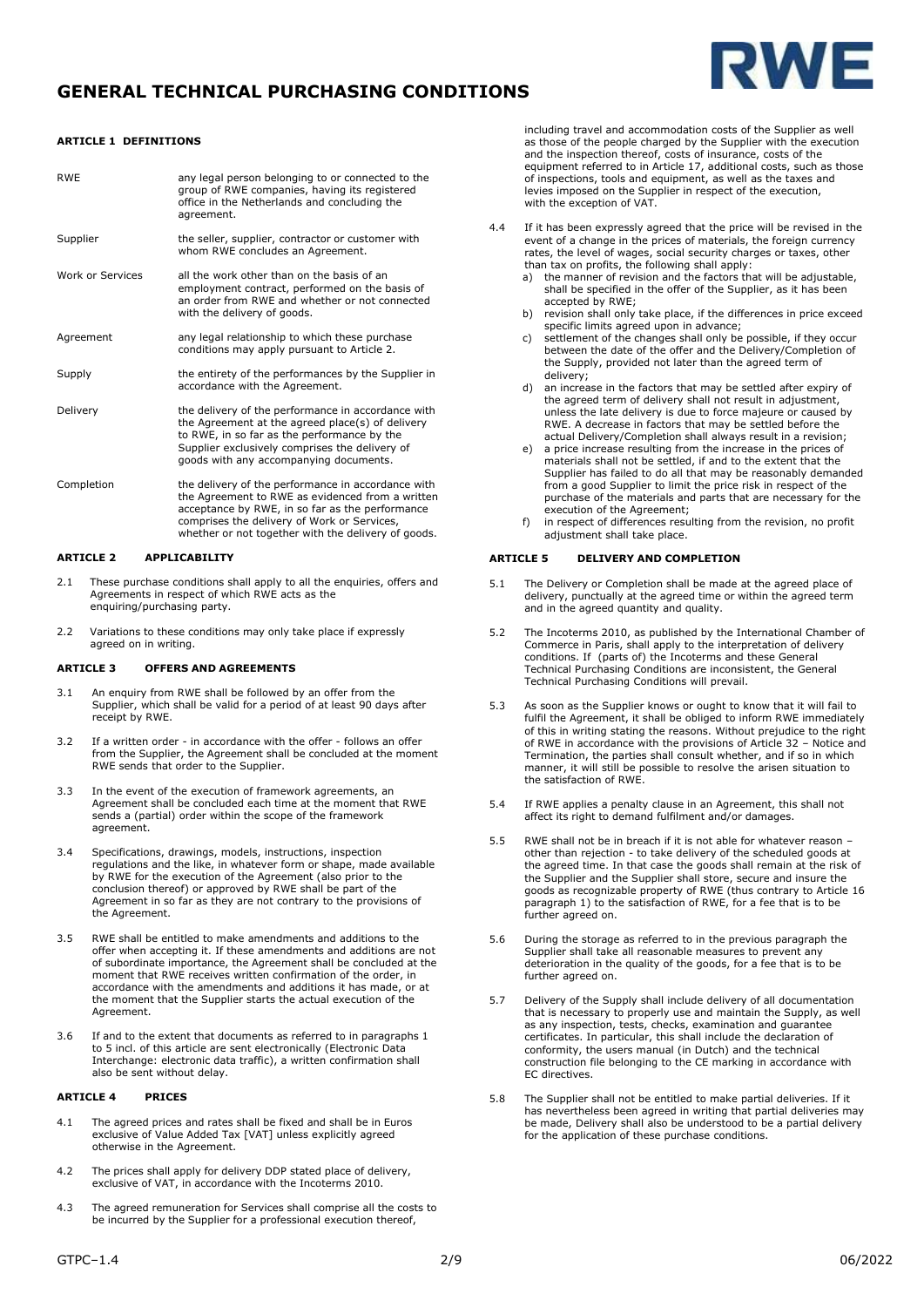

### **ARTICLE 6 PACKAGING AND SHIPPING**

- 6.1 The goods shall be adequately packed and marked in accordance with the instructions of RWE and with due observance of the legal requirements and other government regulations in the countries of manufacture, forwarding, transit and destination of the goods. This shall apply in so far as these countries are known to the Supplier or reasonably ought to have been known to the Supplier. In consideration of environmental awareness, the use of unnecessary or undesirable packing material shall be avoided.
- 6.2 All packing, with the exception of loan packing, if characterised as such by the Supplier, shall become the property of the RWE at the moment of Delivery. RWE shall be entitled at any desired moment to waive this right of acquisition of title and obligate the Supplier to take the packing back.
- 6.3 Return consignment of loan packing and packing over which RWE does not wish to hold title, shall be effected at the expense and risk of the Supplier and to a destination indicated by the Supplier. If the Supplier does not indicate a destination, RWE shall be entitled to send the packing to the address of the Supplier.
- 6.4 The Supplier shall be liable for the damage caused by or in relation to the fact that the packing does not satisfy the provisions of the first paragraph.
- 6.5 The Supplier shall provide the goods that are to be delivered with a clearly visible packing list and/or copy invoice, which in each case shall state the name and address of the Supplier, order number, net weight, country of origin, invoice value of the delivery, VAT number of the Supplier, statistical number, manner of transport and delivery location.

## **ARTICLE 7 DOCUMENTS MADE AVAILABLE BY RWE**

- 7.1 The Supplier shall inspect the completeness and correctness of specifications, drawings and other documentation that it has received from RWE for the execution of the Agreement.
- 7.2 The Supplier shall inform RWE as soon as possible in writing of any incorrect or incomplete data in the aforementioned documentation. The Supplier shall present proposals to RWE for improvements and/or adaptations. After approval from RWE, the improvements and/or adaptations shall form part of the Agreement.
- 7.3 If the Supplier has not made its objections to the aforementioned documentation clearly known to RWE in writing before the conclusion of the Agreement, it shall be considered to agree with the documentation and shall not be entitled to subsequently appeal to the incorrectness or incompleteness thereof.

#### **ARTICLE 8 DANGEROUS SUBSTANCES AND ANCILLARY MATERIALS**

The provisions with regard to dangerous substances as set out in Article 36 shall apply with regard to the delivery or the use of dangerous substances on RWE sites, in RWE buildings or in the work area.

#### **ARTICLE 9 EXECUTION AND SUPERVISION OF THE WORK**

- 9.1 The Supplier shall execute the Work accurately and completely in accordance with the Agreement.
- 9.2 The Supplier shall execute the Work using professionally competent and expert people.
- 9.3 The Supplier shall ensure adequate supervision and management.
- 9.4 The Supplier shall be obliged, in addition to statutory health and safety regulations, to comply with the regulations of RWE relating thereto and ensure the people it has charged with the execution and supervision of the Work also comply with those regulations, at no additional expense to RWE. These regulations shall be available from RWE. A general description has been included in the provisions on health, safety and environment as set out in Article 35.
- 9.5 Unless otherwise agreed, the Supplier shall take care at its expense of the application for, the receipt of and compliance with licences, exemptions and other documents from the side of the authorities that are necessary for the execution of the Agreement.
- 9.6 Before Work commences, the people charged by the Supplier with the execution and supervision thereof shall follow a safety on site instruction [so called "ARBO-instructie"] in order to obtain access to

the sites and/or the buildings of RWE or to the work area. This training shall be valid for a definite period of time.

- 9.7 The Supplier shall be obliged to comply with the regulations that apply to the work location(s) in question and to ensure that the people it has charged with the execution and supervision of the Work comply with those regulations as well.
- 9.8 At the request of RWE, the Supplier shall be obliged to inform RWE in writing of the personal details (and the changes thereto) that are of importance for the execution of the Work of the people who will execute or are executing the Work for RWE.
- 9.9 At the request of RWE the Supplier shall use a time sheet or other means of control (at the option of RWE) to determine the hours worked by the people referred to in paragraphs 2 and 8 of this article.
- 9.10 Unless agreed to otherwise in writing, the working hours of the people referred to in paragraphs 2 and 8 of this article shall be on working days between 06:00h a.m. and 20:00h p.m., to be further determined in consultation with RWE, taking into account an unpaid half hour lunch break. Separate approval must be obtained from RWE for work performed beyond these working hours, or more than 8 working hours per day.
- 9.11 For access to or remaining on the sites and/or in the buildings of RWE or in the work area, people shall at any time be able to prove their identity by means of a legally valid identity card, at the request of the security service of RWE. In so far as people receive an access pass for the execution of the Work, that pass shall be strictly personal and shall remain the property of RWE. At the end of the Work these access passes shall be handed in. In case of loss, or if an access pass is not handed in, the Supplier shall owe an amount of € 150 per access pass to RWE. These costs may be deducted from invoices of the Supplier.
- 9.12 At least one week before the commencement of the Work, notice shall be given, in accordance with the current procedure, of those people who are charged by the Supplier with the execution or supervision of the Work at one of the sites of RWE.
- 9.13 RWE shall be entitled to deny people access to its sites and/or buildings or to its work area, or demand from the Supplier that they be removed immediately from those sites or those buildings, if they:
	- a. in the opinion of RWE, are clearly not suited to their task;<br>b. misbehave to such an extent that, in the opinion of RWE.
	- misbehave to such an extent that, in the opinion of RWE, their presence at the sites or in the buildings can apparently not be maintained;
	- c. in the opinion of RWE, cannot be admitted to the sites or the buildings, nor can their presence be maintained there because of security reasons;
	- evidently act otherwise contrary to an obligation under the Agreement. In particular, the possession and/or the consumption of alcoholic drinks, drugs and/or other substances that affect the ability to react in any manner shall be forbidden at the RWE sites. It shall likewise be forbidden to remain on RWE sites while under the influence of alcohol and/or drugs. The costs to be incurred or incurred by the Supplier in respect of the cases specified in this paragraph may not be offset. At RWE's first request, the Supplier shall attend to replacement without delay.
- 9.14 The Supplier shall be obliged to provide all cooperation that is necessary to enable the security service of RWE to monitor the incoming and outgoing movement of goods and people. In particular, incoming and outgoing vehicles shall therefore have an inventory list available for submission.

#### **ARTICLE 10 HINDRANCE**

The Supplier shall be obliged to allow RWE or third parties, commissioned by RWE, to execute work at or in the surroundings of the work location. The Work of the Supplier shall be coordinated as far as possible by or on behalf of RWE with the work of RWE or third parties, in order that as little hindrance as possible is caused

for those involved. If the Supplier or its subcontractors must cooperate with third parties, they shall do their very best to achieve proper cooperation. The Supplier shall discuss the execution of Work with RWE in advance that may reasonably be expected to cause hinder to RWE or third parties.

#### **ARTICLE 11 INTERRUPTION OF THE WORK**

When operating conditions necessitate it, the Supplier must, at RWE's request, interrupt its Work or have it interrupted. Further consultations shall take place with regard to the financial consequences in so far as the cause is not attributable to the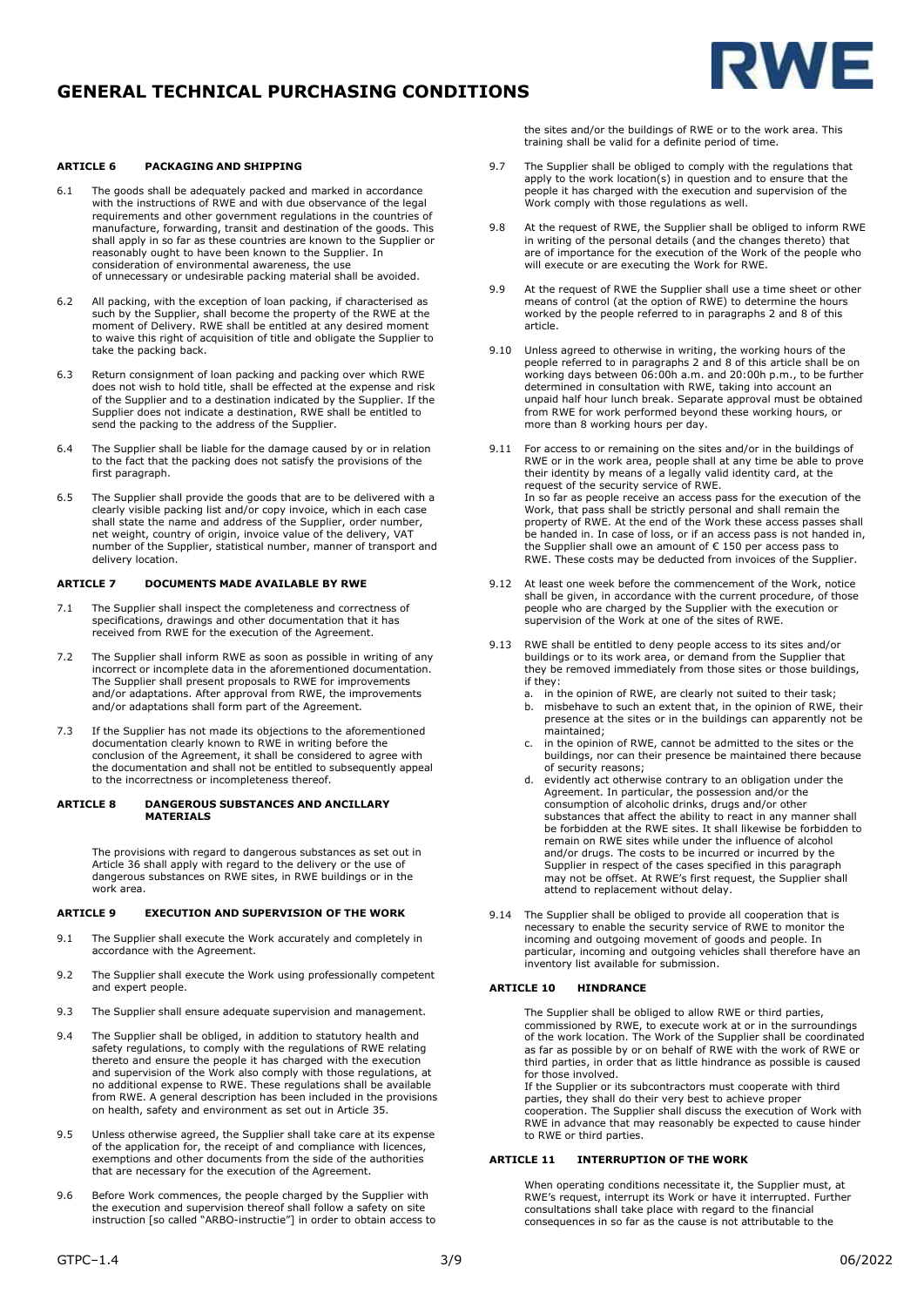

Supply. To this end, the Supplier must require a written statement from RWE in respect of the nature, duration and the extent of the interruption.

#### **ARTICLE 12 STORAGE OF GOODS AND PLACEMENT OF SITE HUTS**

The storage of goods by or on behalf of the Supplier at the sites or<br>in the buildings of RWE may only take place with RWE's express<br>consent and designation of a storage place. The Supplier shall<br>ensure storage space at its placement of site huts, sanitary huts, and similar items. Unless agreed otherwise in writing, all the provisions for huts as well as the costs for the use thereof (energy, water, telephone, etc.) shall be borne by the Supplier.

### **ARTICLE 13 WASTE AND RESIDUE PRODUCTS**

Any waste flows and waste materials, with the exception of radiologically contaminated materials, that are released during the execution of the Work shall be separated as far as possible by the Supplier and shall subsequently, in accordance with all relevant laws and regulations, be collected, stored and removed from the RWE sites at its expense.

## **ARTICLE 14 STAFFING PROCEDURES**

RWE shall be entitled to demand that the same people as deployed previously at RWE are deployed as far as possible to carry out the Work, particularly if similar work is involved.

## **ARTICLE 15 STRIKE**

RWE shall not pay any wages and/or other remuneration to people<br>who have been charged with the Work and the supervision thereof<br>by the Supplier or by a third party to which the Supplier has<br>assigned or subcontracted the Wo referred to in Article 17, for the period such people do not work due to a strike or that such equipment is not used due to a strike.

### **ARTICLE 16 (TRANSFER OF) TITLE AND RISK**

- 16.1 The title and the risk of the Goods transfer from the Other Party to RWE at the moment that the Goods were actually delivered and were accepted unambiguously by RWE in accordance with these Purchase Terms and Conditions and/or the Agreement, unless the Parties expressly stipulate otherwise in the Agreement or the Goods are rejected by RWE after the delivery in pursuance of article 12.
- 16.2 If RWE is in conformity with the Agreement held to pay an advance for the Goods to be delivered, then the title of the said Goods transfers from the Other Party to RWE at the moment of the first payment thereof. Up to delivery and acceptance of the Goods by RWE the risk of the Goods shall be vested in the Other Party who can be qualified as the holder of the said Goods for RWE.
- 16.3 In addition to the provisions set forth in this article the title and the risk of rights also transfer from the Other Party to RWE at the moment of signature of a relevant written agreement by and
- between the Other Party and RWE. 16.4 In case of full or partial rejection of the Goods in pursuance of article 23 the risk and the title are deemed to have never transferred to RWE. RWE is entitled to store the Goods at the expense and risk of the Other Party.
- 16.5 All goods and documents made available to the Other Party by RWE within the framework of the Agreement remain the property of RWE. The Other Party shall return the said goods and documents immediately after the completion of the contract, or as much sooners as with reason possible, to RWE.
- 16.6 All goods developed and/or manufactured by the Other Party within the framework of the Agreement, including but not limited to drawings, sketches, moulds, dies, prototypes, computer software in the form of source code, object code and/or print-outs and the thereto-pertaining Documentation and other Tools, become, immediately after manufacture, the property of RWE.
- 16.7 In case of postponement of delivery of the Goods the title of the relevant Goods transfers from the Other Party to RWE at the moment that the Goods are identifiably stored as property of RWE
- at or on behalf of the Other Party. 16.8 The Other Party guarantees that RWE acquires the unencumbered title of the Goods. The Other Party hereby waives all rights and authorities with regard to the Goods that the Other Party is entitled to pursuant to a right of retention or right to complain..

#### **ARTICLE 17 EQUIPMENT**

17.1 In so far as not agreed otherwise in writing, the Supplier shall take care of all the equipment necessary for the Work that is to be executed, such as personal safety and equipment items, safety

tools, hand tools, working clothes, welding equipment, measurement and testing apparatus, ladders, scaffolding, etc. Such equipment shall be of sound quality, at least comply with all relevant laws and regulations and be accompanied by the necessary certificates.

- 17.2 In the event the Supplier uses the equipment of RWE with the latter's permission, such use shall be at the risk of the Supplier, which shall be fully liable for any resultant damage that may arise. As soon as it has finished using it, the Supplier shall return the equipment to RWE in the condition in which it received it. Defects including those caused by the Supplier – shall be reported immediately by the Supplier. In case of loss, the Supplier shall owe the replacement value to RWE.
- 17.3 All measurement and testing apparatus to be used by the Supplier must demonstrably satisfy the manufacturer's specifications in respect of accuracy and traceability. At the request of RWE, the Supplier shall demonstrate this through submission of the accompanying calibration and test reports that shall be not older than twelve (12) months.

#### **ARTICLE 18 AUXILIARY MATERIALS**

- 18.1 The materials, drawings, models, templates, stamps, instructions, specifications, software, tools and other resources made available by RWE to the Supplier or purchased for the account of RWE by the Supplier, and that in whatever manner have a supporting function for the goods that are to be delivered, shall remain or become the property of RWE at the moment of purchase or production, unless RWE expressly relinquishes or has relinquished this right.
- 18.2 The Supplier shall be obliged to mark the auxiliary materials referred to in the first paragraph as recognizable property of RWE, to keep these auxiliary materials in good condition and to insure them at its cost against all risks as long as it acts as the holder for RWE in respect of those auxiliary materials.
- 18.3 The Supplier shall not be entitled to remove or modify any indication on the auxiliary materials in respect of the proprietary rights of RWE.
- 18.4 The auxiliary materials shall be made available to RWE at first request but not later than at the time of the Delivery of the goods to which the auxiliary materials relate, unless RWE relinquishes or has relinquishes this expressly or has requested the Supplier to store these auxiliary materials on its behalf.
- 18.5 Auxiliary materials used by the Supplier in the execution of the Agreement shall be submitted to RWE for its approval at RWE's first request.
- 18.6 Changes to or variations to the auxiliary materials made available or approved by RWE shall only be permitted after prior written approval of RWE.
- 18.7 The Supplier shall not use the auxiliary materials or have them used for or in connection with any other purpose than the delivery to RWE, unless RWE grants its consent thereto in writing.
- 18.8 At RWE's first request, the Supplier shall inform RWE by means of a status survey of the number and the quality of the auxiliary materials it is holding.
- 18.9 RWE shall be entitled to have the Supplier sign statements of ownership in respect of the auxiliary materials. The Supplier shall cooperate in this regard.
- 18.10 The manner of use of the auxiliary materials shall be entirely at the Supplier's risk.

#### **ARTICLE 19 CHANGES AND CONTRACT VARIATIONS**

- 19.1 With due observance of reasonableness and fairness, RWE shall be entitled to demand from the Supplier changes in the nature and extent of the goods and/or Services that are to be delivered. The changes may not be of such a nature that, reasonably assumed, the Supplier would not have concluded the Agreement if it had been informed beforehand of the changes. RWE shall specify the demanded changes in writing.
- 19.2 The Supplier shall inform RWE, within 14 calendar days after sending the written specification as referred to in the previous paragraph, of the consequences of the changes for the price and delivery period. RWE shall be entitled to terminate the Agreement if the price and delivery time determined by the Supplier are not acceptable to RWE. RWE shall not use the right to terminate the Agreement on unreasonable grounds.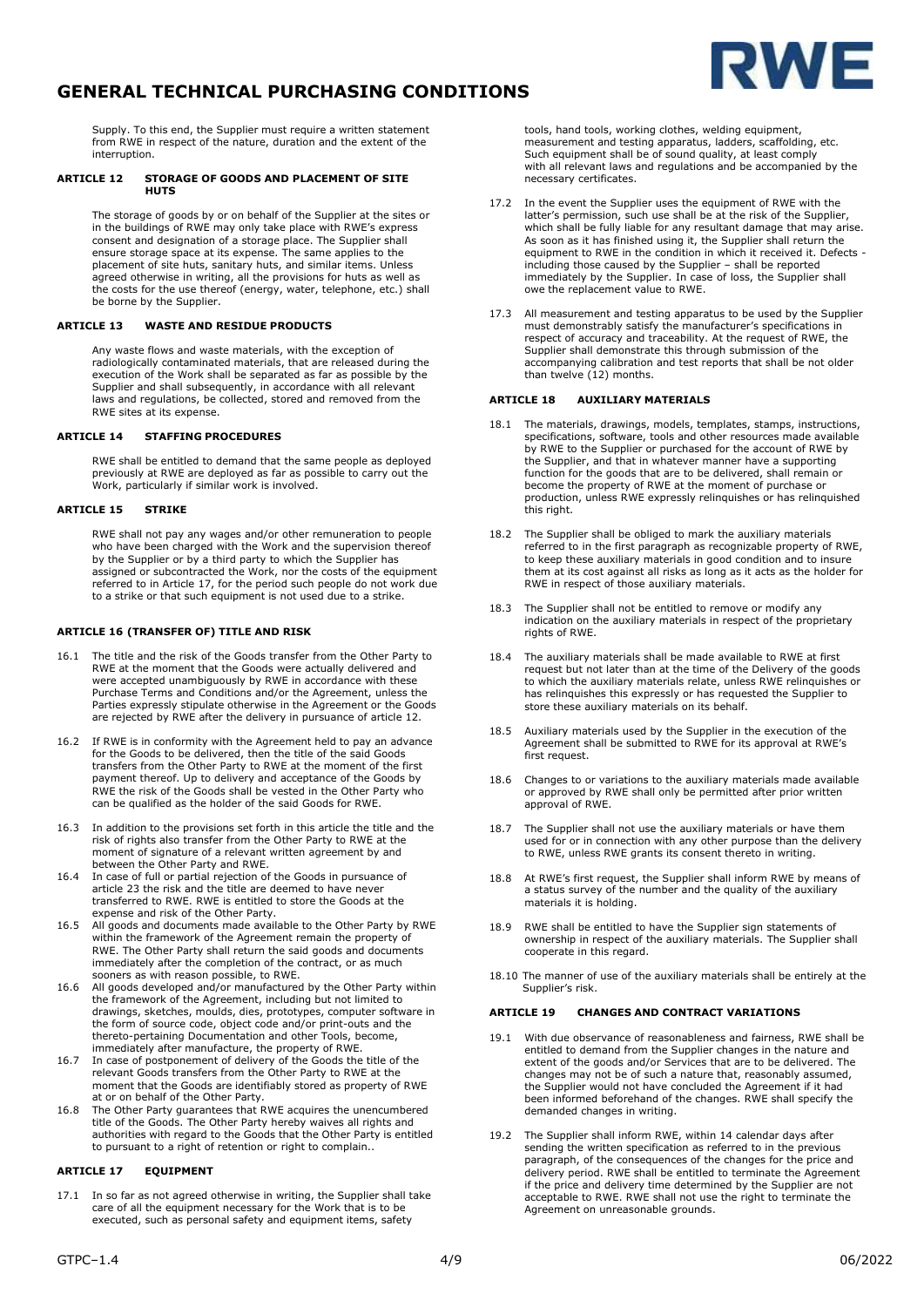



- 19.3 The Supplier shall request RWE for express written permission for all its desired changes. Merely sending drawings without written explanation shall not suffice for this purpose. Changes, in respect of which the drawings or the design have already been approved by RWE, shall nevertheless still require the written approval of RWE. Any costs that may result from non-compliance with these provisions shall be borne by the Supplier.
- 19.4 If improvements can be made during the design, production or execution of the Work, the Supplier shall inform RWE of this in writing and make those improvements at the request of RWE, if this does not entail additional costs or extension of the delivery time for the Supply. If this is the case however, the Supplier shall make an offer in respect of the changes in question, stating the consequences for the delivery time and/or the price. RWE shall then decide whether to accept the offer.
- 19.5 RWE shall only be obliged to pay additional work that it has commissioned in writing prior to the execution. The settlement of less work than agreed under the Agreement shall be determined in mutual consultation, unless agreed otherwise in writing.

### **ARTICLE 20 INVOICING, PAYMENT AND AUDIT**

- 20.1 The submission of the invoice takes place (monthly) in arrears to the billing address specified by RWE and upon presentation of documents in which the costs are specified on the basis of the categories further outlined in the Agreement.
- 20.2 Payment of the delivered Goods and/or the supplied Services takes place within 30 calendar days after receipt of a properly specified invoice. If delivery (completion) and acceptance of the Goods and/or Services takes place after receipt of the invoice, then payment takes place within 30 calendar days after delivery (completion) and acceptance of the Goods and/or Services in accordance with the Agreement. Payment only takes place if the delivered Goods and/or the supplied Services were approved and after receipt of all thereto-pertaining Documentation and Tools, including the correctly addressed and complete invoice.
- 20.3 The invoice must comply with the statutory invoice requirements and at least be provided with the order number, company name and business address of RWE, as specified on the order for the relevant Goods and/or Services. Invoices that do not comply with the requirements are not processed and are returned to the Other Party.
- 20.4 Invoices must be sent by email to [SRV\\_INVOICES\\_Essent.Service@rwe.com](mailto:SRV_INVOICES_Essent.Service@rwe.com) or by post to Zentraler Rechnungseingang, 54189 Trier, Germany.
- 20.5 If RWE disputes an invoice of the Other Party then the Other Party must substantiate the relevant invoice in a further and proper manner, failing which RWE is not held to pay the disputed invoice.
- 20.6 RWE is at its sole discretion and by way of security for compliance by the Other Party with its obligations on account of the Agreement, entitled to require that the Other Party provides an unconditional and irrevocable bank guarantee issued by a bank institution acceptable to RWE. The costs of the bank guarantee are at the expense of the Other Party.
- 20.7 If for the execution of the Agreement RWE effectuates a payment for Services and/or Goods that have not been supplied or delivered yet, then the Other Party is on demand of RWE held to prior to the said payment provide a bank guarantee "on call" to RWE for the value of the paid amount. The guarantee does not bring about any costs on the part of RWE. The bank guarantee "on call" is issued by<br>a bank institution acceptable to RWE. If on account of a<br>shortcoming on the part of the Other Party Services and/or Goods<br>are not accepted within the stip Party is liable to pay the statutory interest on the advance for the time that the shortcoming continues.
- 20.8 If the Other Party does not (completely) comply with an obligation on account of the Agreement or the Purchase Terms and Conditions, then RWE is entitled to suspend payment to the Other Party. The suspension applies up to the moment that the Other Party has yet complied with its obligations vis-à-vis RWE in full.
- 20.9 Payment by RWE never implies a waiver of rights and does not release the Other Party from any warranty, obligation or liability on account of an Agreement.
- 20.10 RWE is always authorised to set claims of the Other Party vis-à-vis RWE off against claims that RWE has vis-à-vis the Other Party on any account whatsoever, regardless of the fact whether the said claims are eligible and/or can easily be established (in court). Reliance by the Other Party on section 136 of Book 6 of the Dutch Civil Code is excluded.
- 20.11 RWE shall only be in payment default of an amount payable to the Other Party after expiry of a time limit of 14 calendar days after the Other Party has given RWE written notice of default in connection therewith.
- 20.12 If RWE is in default then RWE shall only be liable to pay default interest equal to the statutory interest. As the occasion arises RWE shall, in consideration of the provisions set forth in article 29.3, not be liable for other thereto-pertaining costs.
- 20.13 Payments of RWE are first applied to the payable principal sum, then to accrued interest and finally to potentially payable costs.
- 20.14 RWE is always entitled to have invoices sent by the Other Party audited by an auditor designated by RWE on substantive correctness. The Other Party shall on demand provide the relevant auditor insight into books and documents and provide all data and information required by the same. The audit shall be confidential and shall not extend further than required for the verification of the invoices. The auditor shall forthwith present his report to both **Parties**
- 20.15 The costs of the audit are at the expense of RWE, unless it follows from the audit that the invoice was incorrect on certain points, in which instance all the said costs are at the expense of the Other Party.
- 20.16 RWE is entitled to suspend payment of an invoice during the period of the audit. RWE shall only rely on this authority if RWE has reasonable doubt about the correctness of the relevant invoice and only for the disputed part of the invoice. Overstepping of a payment term by RWE or non-payment by RWE of an invoice on the basis of alleged substantive incorrectness of the said invoice or inferiority of the invoiced performances does not entitle the Other Party to suspend or terminate its performances.

#### **ARTICLE 21 QUALITY AND GUARANTEE**

- 21.1 The Supplier warrants that the Supply shall be executed as agreed and the delivered goods are therefore inter alia new, the Supply are free of defects and third-party rights, are suited to the purpose for which they are destined, have the promised characteristics and comply with the relevant legal requirements and government regulations as well as with the standards of health, safety, environment and quality applied in the field.
- 21.2 If, irrespective of the results of any inspection, the goods appear not to fulfil the provisions of paragraph 1 of this article, the<br>Supplier shall repair or replace the goods - at the option and on<br>first written notification of RWE - at its expense, unless RWE<br>prefers termination of the A stipulations in Article 32 – Notice and Termination, paragraphs 3 and 4.
- 21.3 The Supplier shall guarantee the Supply for a period of two years from the moment of approved Delivery/Completion. The expiry of the guarantee period shall not affect the rights that RWE may derive from the law and the Agreement. The agreed guarantee in this period shall at any rate include that the Supplier must repair<br>any defect reported in writing by RWE to the Supplier within the<br>guarantee period as soon as possible, at no charge to RWE.<br>If, based on this obligation, and/or has changed, repaired or replaced goods or parts thereof, the full guarantee period shall become effective again for such work, goods or parts from the moment of approved acceptance of the guarantee work.

#### **ARTICLE 22 STANDARDS AND SPECIFICATIONS**

In so far as not expressly stipulated otherwise in the documents being part of the Agreement, the relevant European standards and specifications shall apply to the Supply and the Work. In the absence of European standards and specifications, the relevant Dutch standards shall apply to the Supply.

#### **ARTICLE 23 CHECKS, INSPECTIONS, EXAMINATIONS AND TESTS**

- 23.1 Checks, inspections, examinations and/or tests by or on behalf of RWE may take place both prior to the Delivery/Completion and during or after the Delivery/Completion.
- 23.2 To this end, the Supplier shall grant access to the places where the goods are produced or stored and shall cooperate with the checks, inspections, examinations and/or tests required by RWE. This cooperation shall also imply the provision of the required documentation and data at its expense.
- 23.3 At the request of RWE, the Supplier shall inform RWE in time when checks, inspections, examinations and/or tests can take place,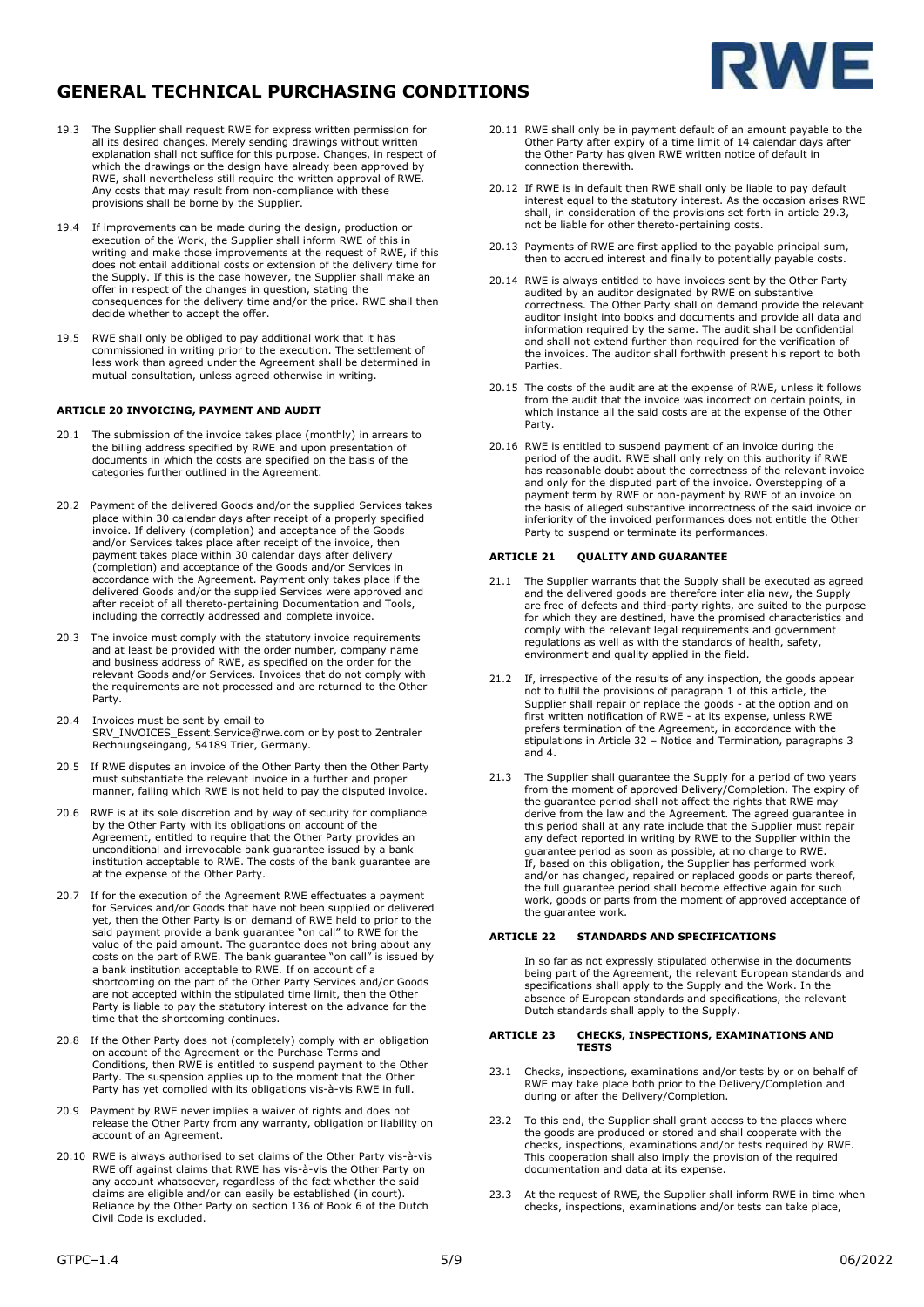

without any obligation on the side of RWE to actually have these performed at those times.

- 23.4 The Supplier shall be entitled to attend the checks, inspections, examinations and/or tests by or on behalf of RWE.
- 23.5 Unless expressly agreed otherwise, the costs of checks, inspections, examinations and/or tests shall be borne by the Supplier with the exception of the costs of the staff of RWE and/or its authorized representative charged with the inspections. The costs of rechecking, re-inspections, re-examinations and/or retesting shall always be borne by the Supplier, in which case the costs of the staff of RWE and/or its authorized representative charged with the inspections shall also be borne by the Supplier.
- 23.6 If and as often as, during checks, inspections, examinations and/or tests before the Delivery/Completion, goods or Work appear not to conform to the set requirements, the Supplier shall immediately make the necessary improvements or attend to replacement, after which a new inspection shall take place. Rejection shall not be a ground for extension of the delivery period.
- 23.7 If during checks, inspections, examinations and/or tests during or after the Delivery/Completion, the Supply are completely or partially rejected, RWE shall notify the Supplier of this in writing. This notification shall be considered a notice of default. RWE shall also give the Supplier the opportunity to deliver in accordance with the order within a reasonable period of time. If the Supplier does not avail itself of that opportunity or fails to deliver properly, RWE shall be entitled to terminate the Agreement entirely or partially without further notice of default. RWE shall also be entitled to do this if the delivery by its nature or destination is no longer possible or relevant.
- 23.8 In the event of complete or partial rejection of the Supply during or after the Delivery/Completion, title and risk shall be deemed to have remained with the Supplier and therefore never to have passed to RWE.
- 23.9 If checks, inspections, examinations and/or tests take place in consultation with a recognized independent and expert body, the result thereof shall be binding on the Supplier and RWE. This shall apply equally to rechecks, re-inspection, re-examination and/or retests.
- 23.10 The Supplier shall be obliged to do its utmost to enable RWE or third parties on behalf of RWE to perform the checks or have them performed at the factory/workshops of subcontractors of the Supplier, all if and in so far as this relates to the Agreement.
- 23.11 If, irrespective of the results of any checks, inspections, examinations and/or tests, the Supply appear not to conform to the provisions of Article 21, RWE reserves all rights that the law and the Agreement attach to this breach.
- 23.12 If after consultation with the Supplier it may be reasonably assumed that the Supplier cannot or cannot punctually or properly attend to repair or replacement, RWE shall be entitled to carry out the repair to or replacement of the Supply itself, or have it done, at the expense of the Supplier. This shall not release the Supplier from its obligations under the Agreement. RWE shall be entitled to abandon consultation if business operations or other urgent circumstances compel it to do so.
- 23.13 Checks, inspections, examinations and/or tests, in accordance with the provisions of this article, shall not release the Supplier from its obligations under the Agreement or imply delivery, acceptance or transfer of risk.
- 23.14 The Supplier shall be obliged to mark the inspected or examined goods expressly as destined for RWE.

### **ARTICLE 24 ACCEPTANCE**

- 24.1 Once all the conditions set for Completion in the Agreement have been met, the Supplier shall request RWE in writing to proceed to the acceptance of the Supply.
- 24.2 Acceptance shall take place when RWE is of the opinion that all the conditions set Completion in the Agreement have been met.
- 24.3 The acceptance shall be preceded by a joint inspection and possible testing of the Supply, which will take place as soon as possible after the request as referred to in paragraph 1.
- 24.4 The parties shall prepare a report of this inspection and any testing. This report shall in each case state whether the Supply are approved by RWE and which Work must still be performed by the

Supplier within a reasonable period of time. The day on which RWE approves the Supply in writing shall be considered the day of acceptance.

#### **ARTICLE 25 CONFIDENTIALITY**

- 25.1 The Other Party commits to observe absolute confidentiality with regard to all information and data of or about RWE that come to the knowledge of the Other Party, directly or indirectly, and that are of a confidential nature or of which the Other Party should within reason understand the confidentiality. The Other Party shall never use this confidential information and these confidential data for personal use and/or communicate, make available, provide insight into or otherwise render the same accessible to third parties other than strictly required within the framework of the execution of the Agreement and after prior written consent of RWE.
- 25.2 With regard to the information as intended in article 25.1 the Other Party guarantees confidentiality for the duration of the Agreement and during a period of three years after termination thereof and it commits:
- a) to observe all reasonable measures for secure retention of the information;
- b) to limit the access to the information to persons within the organisation of the Other Party to the extent that the said information is required for (the execution of) the Agreement;
- c) not to retain the information longer than within reason required for the execution of the Agreement and to after full execution of the Agreement again immediately make these data, including the copies thereof, available to RWE or to, after obtained permission, destroy the same in which instance evidence of the destruction must be made available to RWE.
- 25.3 The Other Party sees to it that its personnel is informed of the confidentiality obligations set forth in this article and commits its personnel as well as the third parties relied on by the same for the execution of the Agreement in writing to the same confidentiality or to have the said third parties sign confidentiality agreements submitted to RWE.
- 25.4 If an Agreement is terminated, whether or not early, then the Other Party shall see to it that all information that originates from RWE, including materials, discs, documents, documentation and other data carriers with data and/or information, is immediately made available to RWE.
- 25.5 The Other Party is not allowed, without the prior written consent of RWE, to publicise the conclusion and execution of an Agreement in any way whatsoever or to, either directly or indirectly, maintain contacts with clients of RWE. The Other Party shall moreover, if the Other Party is familiar with publicity in respect of RWE or should within reason have been familiar with this, always refrain from acts, also after this Agreement has come to an end, that could within reason prejudice the reputation of RWE and/or its products and/or services.
- 25.6 Without prejudice to the right to compensation and the other statutory rights, RWE is, in case of a breach of the provisions set forth in this article by the Other Party, entitled to collect an immediately claimable penalty, not subject to moderation, of  $\epsilon$ 5,000.00 (in words: five thousand euros) per breach and the same amount for each day that the breach continues, with a maximum of € 50,000.00. The amount is paid by the Other Party immediately after establishment of the breach by RWE..

# **ARTICLE 26 INTELLECTUAL AND INDUSTRIAL PROPERTY RIGHTS AND OTHER RIGHTS OF THIRD PARTIES**

- 26.1 All intellectual and industrial property rights, in any form whatsoever, in respect of goods that are made available to the Other Party by RWE for the benefit of the execution of the Agreement, including software and systems of RWE supplied by third parties, are exclusively vested in RWE, unless expressly indicated otherwise.
- 26.2 All intellectual and industrial rights, in any form whatsoever, that arise due to or as a result of the execution of the Agreement by the Other Party are vested in or belong to RWE. Data carriers that the aforementioned rights are related to belong to RWE.
- 26.3 Where applicable the rights as intended in article 26.2 are in<br>pursuance of these Purchase Terms and Conditions transferred to<br>RWE by the Other Party. After the occurrence of the said rights<br>the relevant transfer is h deed the Other Party shall on demand of RWE lend its cooperation in the transfer of these kinds of rights, without being able to impose any conditions in connection therewith.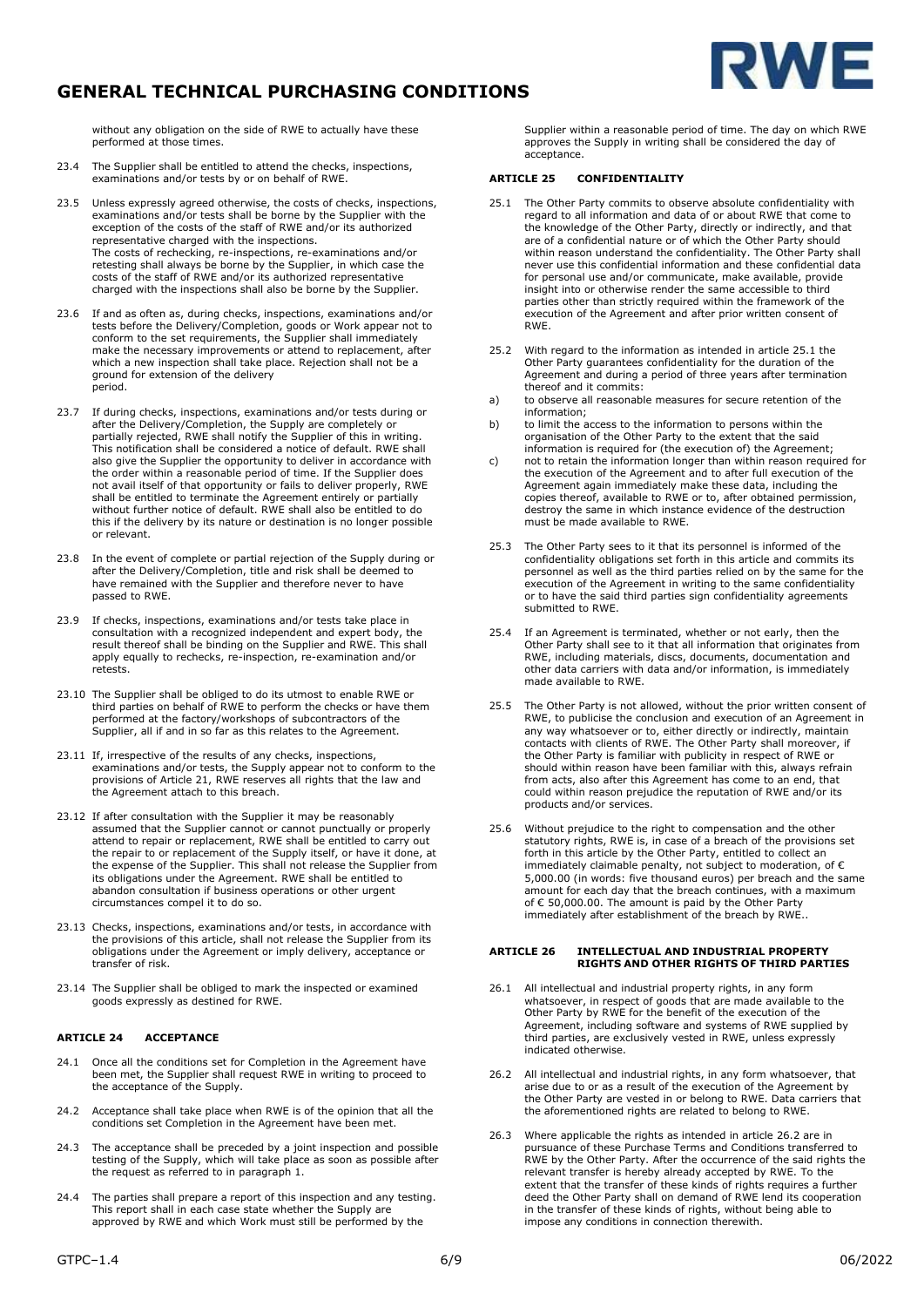

- 26.4 The Other Party is held to use the material made available by RWE in such manner that a violation of any intellectual property right vested on the said material is out of the question. The Other Party is held to mark the said material as recognisable property of RWE.
- 26.5 The Other Party warrants that the use, including the resale, of (parts of) the Goods delivered by and the Services supplied by the same or of the Tools sold or manufactured by the same for the benefit of RWE do not infringe any intellectual and industrial property right of third parties and that the use thereof is neither otherwise unlawful vis-à-vis third parties in any country.
- 26.6 If the use by RWE as intended in article 26.5 infringes or threatens to infringe an intellectual or industrial property right of third parties, or any other right of third parties, then the Other Party shall:<br>a) acquire a right to use the relevant Goods and/or Tools
	- a) acquire a right to use the relevant Goods and/or Tools;<br>b) change the relevant Goods and/or Tools in such manne change the relevant Goods and/or Tools in such manner that
	- the infringement is cancelled; c) replace the relevant Goods and/or Tools by equivalent goods that do not infringe the rights of third parties;
	- d) take back the relevant Goods and/or Tools upon repayment of the price paid for the same; all:
	-
	- a) in consultation with RWE;<br>b) without additional costs o m construction manning. stipulated purchase price, and
	- c) without the possibilities for use being more limited than of the Goods and/or Tools originally to be delivered.
- 26.7 The Other Party shall in the first instance try to realise the option enumerated highest in article 26.6. If the Other Party demonstrated that the realisation thereof is within reason not possible then the Other Party is entitled to implement the option enumerated below that. In addition, the Other Party shall immediately take all other required measures and inform RWE accordingly as soon as possible.
- 26.8 The Other Party indemnifies RWE against potential rightful or wrongful claims regarding an (alleged) infringement of an intellectual or industrial property right of the Other Party or a third party to the extent that the (alleged) infringement is related to, derives from or is in any way whatsoever related to the execution of the Agreement or involvement of the Other Party, regardless of the fact whether or not the aforementioned infringement can be blamed on RWE. In case of this kind of claim the Other Party commits to at its own expense take all measures that may contribute to the continuation of the infringement, prevention of stagnation at RWE and limitation of the additional costs and/or damages incurred by RWE.
- 26.9 Unless RWE expressly requests otherwise, the Other Party provides for the defence in proceedings that may be instituted against RWE on account of an alleged infringement of rights of third parties. RWE shall immediately inform the Other Party in writing of this kind of action and provide the Other Party with the within reason required authorisations and assistance. The Other Party indemnifies RWE against all damages and costs, including but not limited to costs that are related to (a cost award in) proceedings, and shall pay the costs of the proceedings.
- 26.10 Without prejudice to the provisions set forth above in this article, RWE is entitled, if third parties hold RWE liable for an infringement of intellectual and/or industrial property rights, to rescind the Agreement in writing out of court, either in full or in part, without being liable for compensation vis-à-vis the Other Party.
- 26.11 To the extent that costs are related to the establishment of an intellectual and/or industrial property right the said costs shall be at the expense of RWE. The Other Party hereby irrevocably authorises RWE to register the intellectual property rights and/or the transfer of the said rights to RWE in the relevant registers.
- 26.12 Without prior written consent, the Other Party shall not use trade names, trademarks or logos that belong to RWE either individually or in combination with trade names belonging to the Other Party or to third parties.

#### **ARTICLE 27 SPARE PARTS**

The Supplier shall be obliged to keep spare parts in stock for a period that is considered reasonable according to generally accepted practice, even if the production of those goods has since finished. The Supplier shall inform RWE in due time of the termination of production so that RWE has the opportunity to order spare parts beforehand.

#### **ARTICLE 28 ASSIGNMENT**

- 28.1 The Supplier shall not assign the rights and obligations arising from the Agreement for the Supplier to third parties, whether fully or partially, without prior written permission from RWE.
- 28.2 The Supplier shall not fully or partially subcontract the execution of its obligations under the Agreement to third parties without prior written permission from RWE. The prior approval of RWE shall also be obtained for the deployment of hired staff. RWE shall be entitled to attach conditions to the permission. Any permission shall not release the Supplier from its obligations under the Agreement.
- 28.3 The Supplier hereby and henceforth grants its permission to RWE to assign its rights and obligations under the Agreement to a third party, in so far as this third party is part of RWE N.V. in Arnhem.
- 28.4 If, with the permission from RWE, the Supplier engages the services of one or more third parties for the execution of the Work, the Supplier shall ensure, to the extent it is applicable, that its agreement with that third party (or with those third parties) contains the provisions from the Agreement, as well as the obligation on that third party (or those third parties) to do the same with regard to the services of any third party (or parties) it/they engage(s) with written permission from RWE.
- 28.5 Permission granted by RWE under this provision shall not affect the liability of the Supplier for the conduct of the third party/parties involved.

#### **ARTICLE 29 LIABILITY**

- 29.1 The Supplier shall be obliged to compensate any losses suffered by RWE due to or in respect of the execution of the Agreement. This obligation of the Supplier to pay damages shall be limited in respect of damage to goods of which the title and risk vest in RWE to:
	- EUR 2,500,000 per case of damage for Agreements with a total price equalling or smaller than EUR 100,000, and
	- EUR 5,000,000 per case of damage for Agreements with a

total price exceeding EUR 100,000, Unless explicitly stated otherwise the mutual liability for consequential damages, due to or in respect of the execution of the Agreement, is excluded, unless the Supplier is insured for these damages or these damages relates to the provisions of Article 26. Consequential damages are understood to mean only loss of profit, loss of production, loss of income, or substitute order of energy.

- 29.2 The Supplier shall indemnify RWE against any claims from third parties for compensation of loss due to or in respect of the execution of the Agreement. In this paragraph, third parties shall also mean staff of RWE and those who work on assignment by RWE.
- 29.3 Unless the responsibility of RWE or the staff of RWE is proven, RWE shall not be liable for any damage that may arise for the Supplier, its staff or other people engaged by the Supplier in the execution of the Agreement, including destruction and loss of property.
- 29.4 The Supplier shall be obliged to take out adequate liability and risk insurance. For activities in respect of newly developed property that exceed an amount of EUR 500,000, the Supplier shall start consultations with RWE as early as in the tender phase to decide which party is responsible for taking out a specific CAR insurance. In the absence of consultations, the Supplier shall be responsible for the timely conclusion of an appropriate CAR insurance.

#### **ARTICLE 30 INSURANCES**

- 30.1 At the request of RWE, the Supplier shall make the policies available for inspection of insurances that the Supplier is obliged to take out pursuant to the aforementioned provisions. The insured and excess amounts shall be subject to the approval of RWE.
- 30.2 If, in respect of its possible liability towards RWE, the Supplier is entitled to receive payments under an insurance contract, the Supplier shall ensure that these payments are made directly to
	- RWE; for which purpose RWE may demand that: i) the Supplier concludes the contract of insurance also on behalf of RWE, or that
	- the Supplier assigns any insurance claim to RWE, at the discretion of RWE.
	- The Supplier shall grant an irrevocable power of attorney to RWE to receive payment of claims.
- 30.3 Insurance by the Supplier shall not result in the limitation of its liability or the joint liability of RWE.
- 30.4 Valid motor insurance must be taken out for all means of transport of the Supplier and/or subcontractor(s) that will be used at the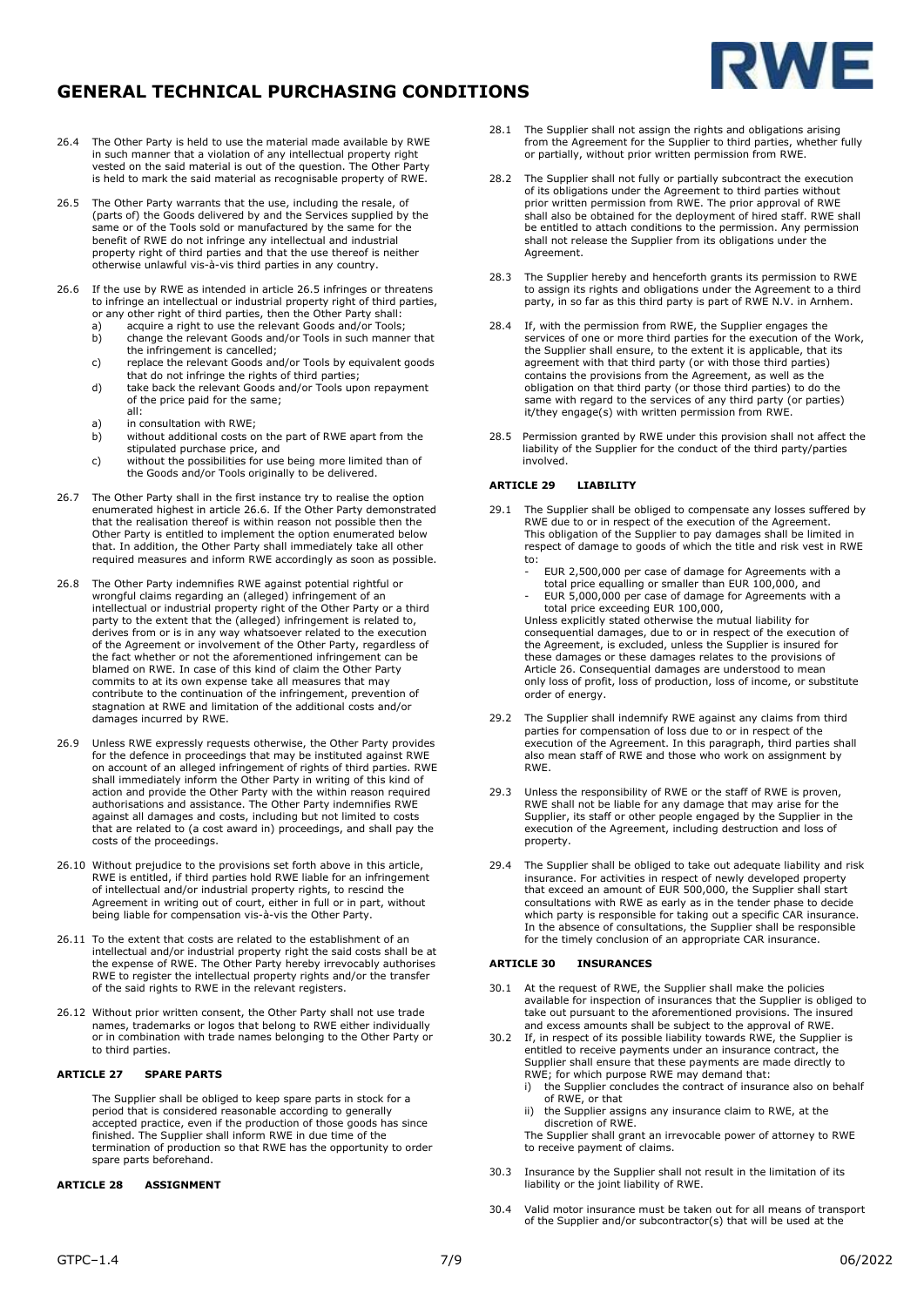



sites of the customer. At the request of RWE, the Supplier shall submit documentary evidence of this insurance.

## **ARTICLE 31 RECIPIENTS' AND VICARIOUS TAX LIABILITY**

- 31.1 If and to the extent that the recipients' and/or vicarious tax liability may in pursuance of sections 34 and 35 of the Dutch Collection of State Taxes Act 1990 ("Invorderingswet 1990") apply to the Agreement the Other Party must comply with all obligations deriving from the said Act.
- 31.2 The Other Party is held to lend cooperation in:
	- a) the creation of guarantees for the contribution of taxes and national insurance contributions related to the activity, and
	- b) the indemnification against the income and turnover tax and/or national insurance contributions of RWE in connection therewith by means of the use of a so-called G account at a bank institution or a deposit account with the Dutch Tax Authorities.
- 31.3 The Other Party shall guarantee that its invoice complies with the invoice requirements in pursuance of the legislation and regulations (in particular the Dutch Decree of 6 December 2014, no. BLKB 2014-704M) and the Other Party shall keep a registration of the persons who were hired or performed work for RWE on a (sub- )contracting basis. The said registration also includes the names, date of birth and, where statutorily required, the civil service number (CSN) of the relevant persons. If RWE deems it to be required that more data are recorded and/or supplied, then the Other Party shall on demand of RWE forthwith record respectively supply the said data. The Other Party shall guarantee that the relevant persons lend their cooperation in the same. The Other Party must also declare vis-à-vis RWE that the relevant persons were employed by the same at the moment of the performance of the Services.
- 31.4 The Other Party shall, if and to the extent that there is question of circumstances as intended in article 31.1, also indicated on the invoice:
	- a) the G account number with the bank institution that part of the invoice amount must be paid to;
	- b) a description or reference of the work for which payment is made as well as the wage amount pursuant to section 10 of the Dutch Income Tax Act 1964 ("Wet op de loonbelasting 1964");
	- c) the number or reference of the agreement with which the Other Party supplied personnel; and
	- d) the period during which the performance or performances was or were delivered.
- 31.5 The percentage of the invoice amount that must be paid to the G account for the national insurance contributions and income tax and, as the occasion arises, turnover tax amounts to:
	- a) depending on the type of SNA reference, at least 25%, or b) failing the SNA reference, 40%.
	-
- 31.6 The provisions set forth in articles 31.4 and 31.5 are not applicable if the Other Party disposes of an SNA registration and a so-called exculpation declaration of the Dutch Tax Authorities from which it becomes apparent that the Other Party provided security with the Dutch Tax Authorities for the payment of income tax, national insurance contributions and income tax. The Other Party must annually submit this exculpation declaration to RWE.
- 31.7 At the request of RWE the Other Party must accompany invoices by respectively refer to the registration from which it becomes apparent what persons were deployed on what days and during how many hours per day for the performance of the Services.

#### **ARTICLE 32 NOTICE AND TERMINATION**

- 32.1 RWE shall at all times be entitled to terminate the Agreement before its term by giving notice to the Supplier in writing, provided this is done stating sufficient serious reasons.
- 32.2 Immediately after receipt of the written notice, the Supplier shall stop the execution of the Agreement. RWE and the Supplier shall then start consultations about the consequences of such a termination, on the basic assumption that the Supplier is entitled to reasonable compensation for the work and deliveries executed until that stage, but which shall not include compensation for loss of production, loss of profit and financial loss suffered. The provisions in this paragraph shall not apply to the cases stated in paragraphs 3 and 4 of this article.
- 32.3 If the Supplier fails in its performance of the Agreement as well as in the event of bankruptcy, suspension of payment and in the event of closing down, winding-up, takeover or any comparable situation
- of the RWE of the Supplier, the Supplier shall be legally in breach and RWE shall be entitled
- a) to unilaterally terminate the Agreement, in whole or in part, by means of a written notification to the Supplier, and/or
- b) to suspend payment obligations, and/or<br>c) to instruct third parties to carry out the
- to instruct third parties to carry out the Agreement, in whole or in part, at the expense of the Supplier,
- all without RWE being obliged to pay any damages and without prejudice to any rights to which RWE is entitled, including its right to full compensation.
- 32.4 Any claims that RWE might have or obtain against the Supplier in these cases shall be immediately payable in full.

#### **ARTICLE 33 APPLICABLE LAW AND DISPUTES**

- 33.1 The Agreement and any Agreements resulting from it shall be exclusively governed by Dutch law. The United Nations Convention on Contracts for the International Sale of Goods dealing with international purchasing agreements (often referred to as the Vienna Sales Convention) is not applicable to this Agreement.
- 33.2 Any disputes, including those that are only considered as such by one of the parties, which may arise between the parties following this Agreement or Agreements resulting from it, shall be settled by the competent Court in the 's-Hertogenbosch district unless the law mandatory provides otherwise.
- 33.3 Contrary to the provisions of paragraph 2 of this article, RWE shall be entitled to decide that the dispute will be settled by arbitration. In that case, arbitration shall take place in accordance with the rules of procedure of the Netherlands Arbitration Institute (N.A.I.) in Rotterdam.
- 33.4 A dispute shall not entitle the Supplier to discontinue the work. Discontinuation of the work by the Supplier shall entitle RWE, after a written warning to the Supplier, to have the work performed at the expense of the Supplier, subject to any settlement to which the Court of the Arbitration Tribunal may compel RWE.

# **ARTICLE 34 TRANSLATION**

These purchase conditions have originally been drawn up in Dutch. In the event of a lack of clarity and difference in interpretation and/or explanation of these purchase conditions, the Dutch text shall take precedence at all times.

#### **ARTICLE 35 HEALTH, SAFETY AND ENVIRONMENT**

- 35.1 RWE's HSE rules and policy statement constitute part of this Agreement. Additional rules and instructions included in the relevant Agreement shall apply in respect of specific Supplies.
- 35.2 This Agreement shall only apply for the purposes of the agreed work, and the general and specific rules applicable in this respect. Before the Work commences, the risks and control measures which are important in this respect must be recorded in an HSE plan based on a risk survey and evaluation (RI&E and/or TRA).
- 35.3 Any delay in Supply which is due to compliance with the HSE rules or any more specific regulations which the Supplier may reasonably be expected to be aware of shall not constitute force majeure. RWE may therefore suspend Supply and shall not be liable for any form of compensation as a result.
- 35.4 The supplier must hold a valid SCC \*/\*\* or OHSAS 18001:2007 certificate or possess an equivalent safety management system when performing the Work. Evidence of such equivalence must be presented by means of an audit conducted by an independent safety certification organisation and a certificate issued in this respect. All of the requirements stipulated on the basis of such a certificate shall apply in full with regard to all work. Where the<br>Supplier is an Independent Person without Personnel (Dutch<br>"ZZP") without any staff, he shall be required to hold a SOS-SCC<br>(Dutch: VOL-VCA) certificate an independent safety certification organisation based on the SCC items stipulated by the RWE.
- 35.5 Where the work or part of it is subcontracted, the HSE terms and conditions of the relevant Agreement shall apply on that in full. Subcontracting must be reported in writing and must be approved by RWE.
- 35.6 The Supplier shall be required to submit a schedule covering the following:
	- weekly safety inspections conducted at the work site, the findings of which must be recorded in writing, and executive action shall be taken, if any deviations are discovered;